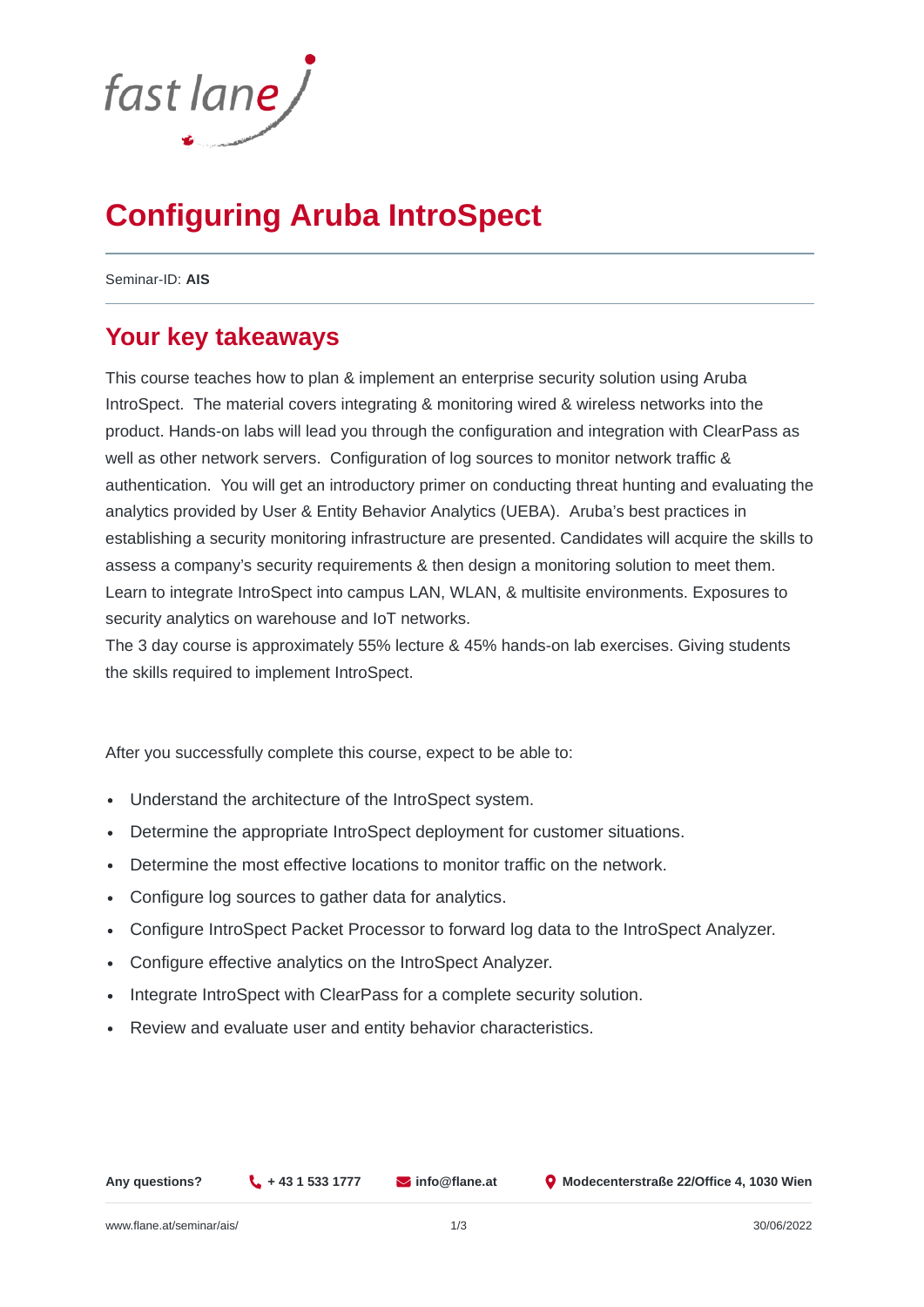

- Identify common indicators of compromise.
- Administer and update the IntroSpect system.

## **Target Groups**

Ideal candidate for this course:

Typical candidates for this course are Aruba implementation partners who will be installing IntroSpect into customer networks or customer Administrators and Network Architects who will design and plan and maintain the IntroSpect system.

### **Prior knowledge**

The following knowledge is recommended for this seminar:

There are no certification prerequisites for this course. Participants should understand basic networking technologies and design concepts. Participants should be familiar with the Microsoft domain structure and authentication concepts, as well as a basic knowledge of Aruba ClearPass. It is also recommend that a participant in this class be familiar with the features of the Aruba Mobility Controller and the firewall.

**Any questions? + 43 1 533 1777 info@flane.at Modecenterstraße 22/Office 4, 1030 Wien**